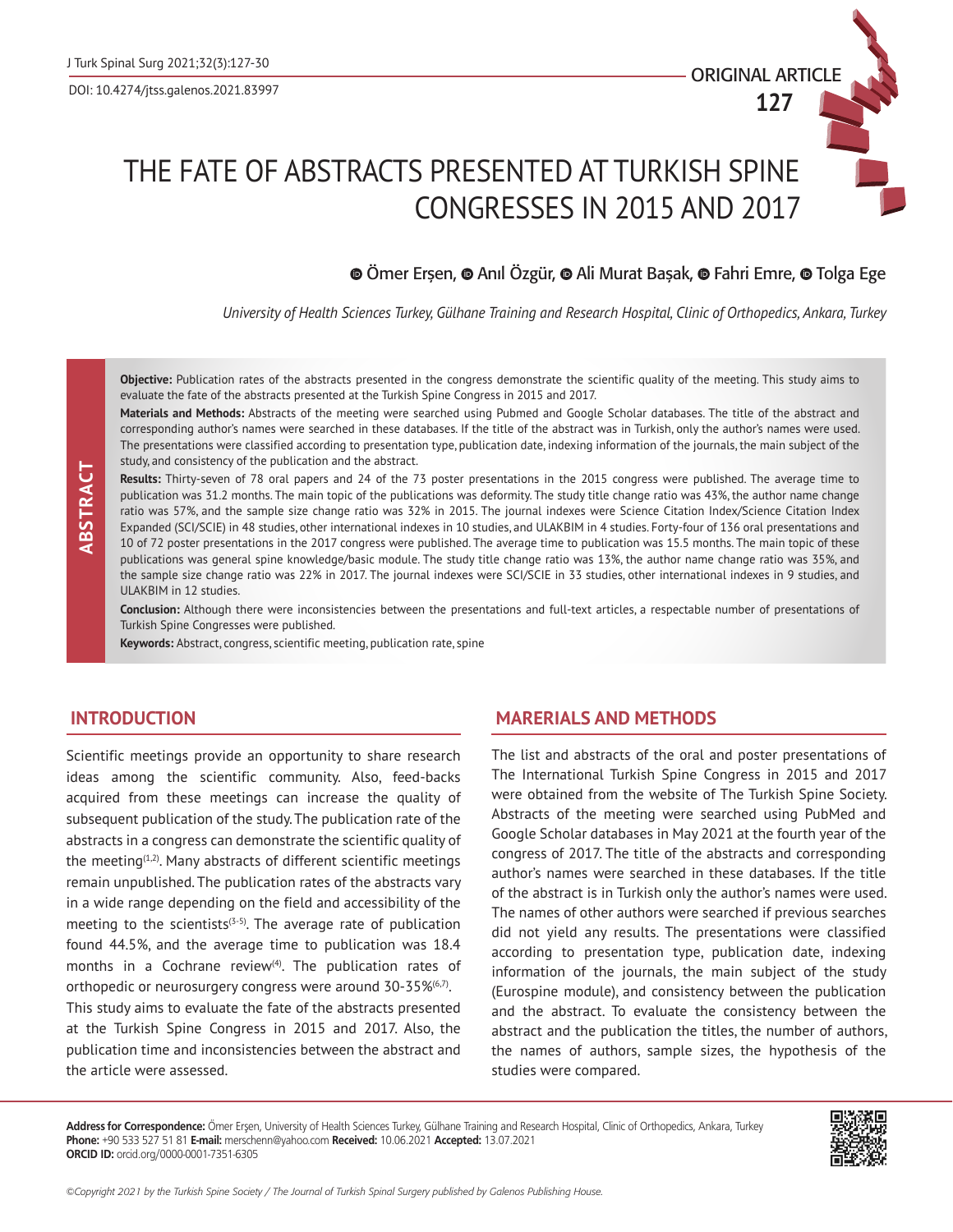

## **Statistical Analysis**

All statistical analyses were conducted via SPSS for Windows (version 20.0, IBM Corp.). Descriptive statistics were reported, and the chi-square test was used to compare these proportions. The statistical significance level was set at p<0.05.

# **RESULTS**

A total of 151 abstracts (78 oral, 73 poster presentations) were included in the booklet of the International Turkish Spine Congress in 2015. There were 21 case reports and all were belong to the poster presentations. Thirty-seven of 78 oral papers (47%) and 24 of the 73 poster presentations (33%) were published full-text in the journals. The overall publication rate of the congress was 40.3%. Six studies were published before the congress, 39 published within the first two years, and 16 studies were published after 2 years. The average time to publication was 31.2 months when studies that were published before congress were excluded. The journal indexes were Science Citation Index/Science Citation Index Expanded (SCI/ SCIE) in 48 studies, other international indexes in 10 studies, and ULAKBIM in 4 studies. The most preferred journal was the European Spine Journal (6 oral, 2 poster presentations).

Two hundred and eight abstracts (136 oral, 72 poster presentations) were published in the booklet of congress of 2017. Four abstracts were duplicates (2 oral, 2 poster presentations) and excluded from evaluation. Forty-four of 136 oral presentations (33%) and 10 of 72 poster presentations (14%) of the congress of 2017 were published in full-text. Three of the oral presentations, 38 of the poster presentations were case reports. Four presentations were published before the congress, while 40 presentations were published within the first two years and 10 presentations were published after 2 years. The average time to publication was 15.5 months. The journal indexes were SCI/SCIE in 33 studies, other international indexes in 9 studies, and ULAKBIM in 12 studies. The most preferred journal indexed international indexes were Turkish neurosurgery (6 oral presentations) and the most preferred journal indexed in ULAKBIM was The Journal of Turkish Spinal Surgery (3 oral, 4 poster presentations). When the main topic of the abstracts of the congresses was classified according to the Eurospine education modules the hottest topic was "Spinal Deformities" in 2015 (20 oral, 7 poster presentations) and it is "Basic-Comprehensive" in 2017 (15 oral, 3 poster presentations) (Table 1). The publication rate of oral presentations was higher than poster presentations (p<0.001)

There were changes in the study title for 26 presentations in 2015 (42.6%), and for 7 presentations in 2017 (12.9%). The changes in the author names include changes in the number of authors, the first author's name, and the names of other authors. Thirty-five studies had changes in the author names in 2015 (57.3%) and 19 studies had changes in the author names in 2017 (35.1%). Sample sizes were different from the abstract in 20 studies (32.7%) of the 2015 congress while the sample size was changed in 14 studies (25.9%) in 2017. There were changes of study hypothesis in two studies from the 2015 congress (Table 2).

# **DISCUSSION**

The publication rate of the abstracts presented in the  $11<sup>th</sup>$ International Turkish Spine Congress in 2015 was 40.3% while it was 25.9% in the  $12<sup>th</sup>$  meeting in 2017. The rate of the meeting in 2015 was close to the Cochrane review that included 79 reports and 29,729 abstracts and found an overall publication rate of 44.5%. The authors concluded that randomized or controlled clinical trials were most likely to be published in full text $(4)$ . The studies that evaluated the publication rates in spine meetings demonstrated the publication rates 37-55 %<sup>(8-</sup>  $11$ <sup>11</sup>). The publication rate of the  $11<sup>th</sup>$  meeting was similar to the previous studies that report publication rates of the abstract in the congress subjected spine surgery. The publication rate of the abstracts of the meeting in 2017 was relatively low. In our opinion, the higher number of abstracts accepted in the

| Table 1. Distribution of the abstract according to the Eurospine Modules |                     |              |        |                  |                     |                    |  |  |  |
|--------------------------------------------------------------------------|---------------------|--------------|--------|------------------|---------------------|--------------------|--|--|--|
|                                                                          | <b>Presentation</b> | <b>Basic</b> | Trauma | <b>Deformity</b> | <b>Degenerative</b> | <b>Destructive</b> |  |  |  |
| 2015                                                                     | Oral                |              |        | 20               |                     |                    |  |  |  |
|                                                                          | Poster              |              |        |                  |                     |                    |  |  |  |
| 2017                                                                     | Oral                |              |        |                  |                     |                    |  |  |  |
|                                                                          | Poster              |              |        |                  |                     |                    |  |  |  |

| <b>Table 2.</b> Consistency between the abstracts and the publications |  |
|------------------------------------------------------------------------|--|
|------------------------------------------------------------------------|--|

|      | Inconsistency | <b>Study title</b> | <b>Author names</b> | <b>Sample size</b> | <b>Study hypothesis</b> |  |  |  |
|------|---------------|--------------------|---------------------|--------------------|-------------------------|--|--|--|
| 2015 | $Yes$         | 26                 | 35                  | 20                 |                         |  |  |  |
|      | <b>No</b>     |                    | 26                  | 41                 | 59                      |  |  |  |
| 2017 | Yes           |                    | 19                  |                    |                         |  |  |  |
|      | <b>No</b>     | 47                 | 35                  | 42                 | 54                      |  |  |  |
| D    |               | 0.003              | 0.027               | 0.123              | 0.234                   |  |  |  |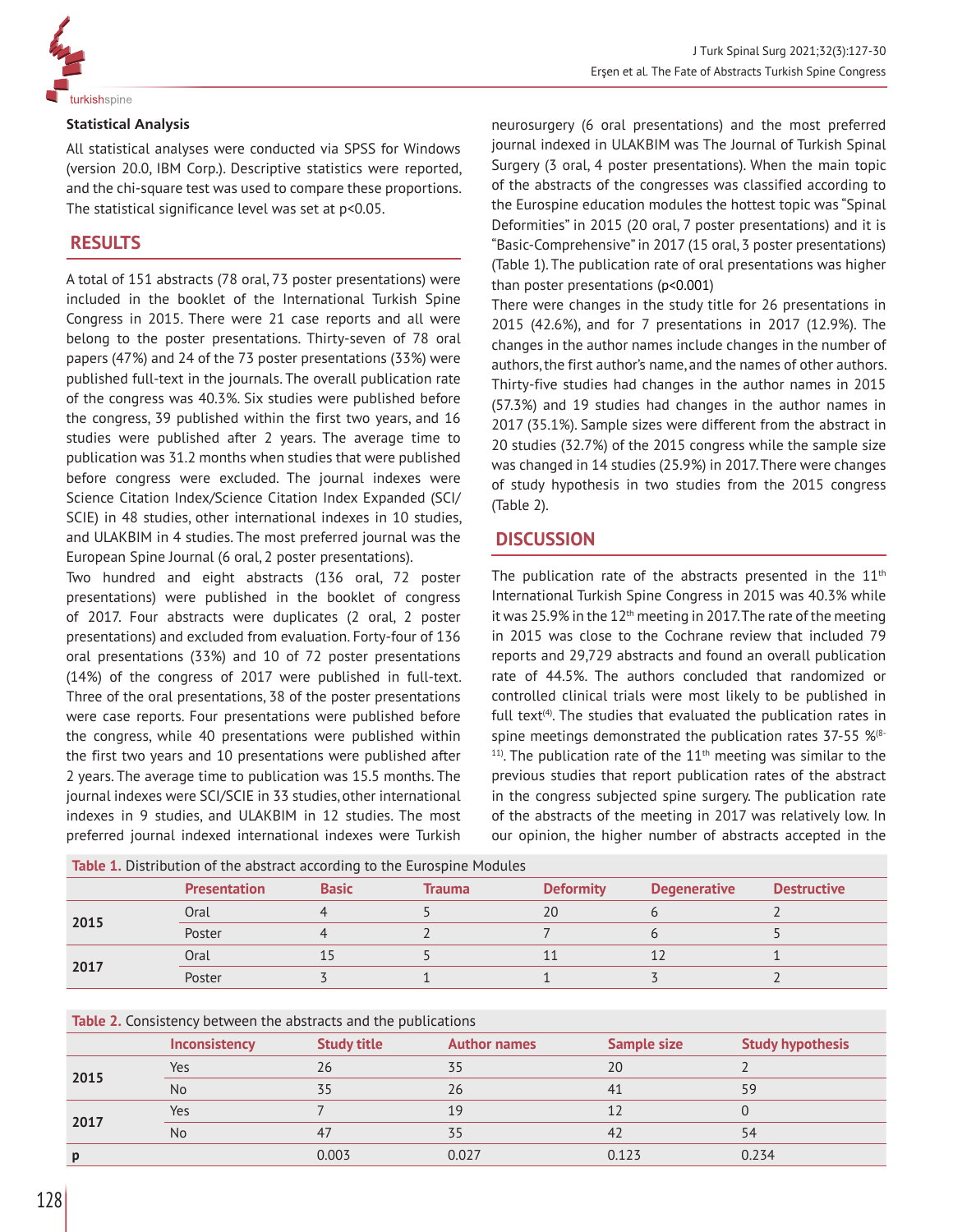

meeting, and the higher number of case report abstract in 2017 caused lower publication rates.

The time lag to publication was varying 14-21 months in congress subjected spine surgery and 18.4 months in the all medical congress<sup>(4,8,10)</sup>. In this study, the time lag between the congress time and the publication date was high for the congress of 2017 while it was similar to the previous studies for the congress of 2015. Many factors are affecting the time between the congress and the publication time including the author-related factors (writing the manuscript, increasing the sample size, etc) and journal-related factors<sup>(10,12)</sup>. Thirtynine (63.9%) abstracts of the 2015 meeting were published within the first two years while 40 (74%) abstracts of the 2017 meeting were published within the first two years. Previous studies demonstrated that the publication rate of the oral presentations was higher than the poster presentations in the congress of neurosurgery, orthopedics, or spine surgery $(4,7,8,13,14)$ . In this study publication rates of oral abstracts were higher in both meetings.

Indexing information of a journal demonstrates the journal's scientific universality and the effectiveness of the articles on the scientific society. Most of the articles from both congresses were published in the journals indexed in SCI/SCIE. The journal indexes were SCI/SCIE in 48 studies (78.6%), other international indexes in 10 studies (16.3%), and ULAKBIM in 4 studies (6.1%) in the 11<sup>th</sup> meeting in 2015. The journal indexes were SCI/SCIE in 33 (61.1%) studies, other international indexes in 9 studies  $(16.7%)$ , and ULAKBIM in 12 studies (22.2%) in the 12<sup>th</sup> meeting in 2017.

To evaluate the hot topics in the congresses we assessed the main topic of the abstracts published in full-text according to the Eurospine education modules. The hottest topic in 2015 was spinal deformities and the majority of these studies were about adolescent idiopathic scoliosis followed by early-onset scoliosis [12 (44%), and 7 (26%) respectively]. The hottest topic was the subject of Eurospine "Basic Comprehensive Course" such as anatomy of the spine, radiology of the spine, etc.

The discrepancy between the abstract and the full-text article is common. Reviewer suggestions in the peer-review process or academic expectations of authors can cause inconsistency  $(7,15,16)$ . Major inconsistencies may lead to differences in the conclusions and should be avoided $(7)$ . In this study, minor consistencies like the change in the title, the change in the author names or order were common. The sample size was changed in 34 studies (29.5%) but there were no changes in the results and conclusions in full-text articles. There were only 2 changes in the study hypothesis from the 2015 congress. The changes were adding another group to compare the results.

#### **Study Limitations**

One of the limitations of this study was the time of the study. Although this study was conducted after 4 years from the 12<sup>th</sup> International Turkish Spine Congress, more abstracts can be published later. But the publication rates after 4 years were insignificant<sup>(5,10)</sup>. Also, we may have overlooked some publications especially due to the Turkish abstract in 2017. To find all publications we searched the most common databases Pubmed and Google Scholar but again there may be some shortcomings to detect all abstracts.

## **CONCLUSION**

The abstracts of International Turkish Spine Congresses in 2015 and 2017 have a 32% publication rate. Although the overall publication rate was lower than other spine meetings, the publication rate of the meeting in 2015 was consistent with these meetings. The abstract selection preferences of the meeting in 2017 decreased the publication rate. Oral presentations had higher publication rates and most of the studies were published in full-text within the first two years. All abstracts are the core of a study and with some effort, they can be published. Authors should try to find a suitable journal for their studies.

#### **Ethics**

**Ethics Committee Approval:** Ethical committee approval is not applicable for this study.

**Informed Consent:** Informed consent is not applicable for this study.

#### **Authorship Contributions**

Concept: Ö.E., F.E., T.E., Design: Ö.E., T.E., Data Collection or Processing: A.M.B., A.Ö., F.E., Analysis or Interpretation: F.E., A.M.B., Literature Search: A.Ö., Ö.E., A.M.B, Writing: Ö.E, T.E.

**Conflict of Interest:** The authors declare that they have no conflict of interest.

**Financial Disclosure:** The authors declared that this study received no financial support.

## **REFERENCES**

- 1. Light A, Dadabhoy M, Burrows A, Nandakumar M, Gupta T, Karthikeyan S, et al. Publication fate of abstracts presented at four british surgical meetings: an 11-year follow-up. J Surg Res. 2019;234:139-48.
- 2. Gorman RL, Oderda GM. Publication of presented abstracts at annual scientific meetings: a measure of quality? Vet Hum Toxicol. 1990;32:470-2.
- 3. Allart E, Beaucamp F, Tiffreau V, Thevenon A. Fate of abstracts presented at the 2008 European Congress of Physical and Rehabilitation Medicine. Eur J Phys Rehabil Med. 2015;51:469-75.
- 4. Scherer RW, Langenberg P, von Elm E. Full publication of results initially presented in abstracts. Cochrane Database Syst Rev. 2007 Apr 18;(2): MR000005.
- 5. Scherer RW, Meerpohl JJ, Pfeifer N, Schmucker C, Schwarzer G, von Elm E. Full publication of results initially presented in abstracts. Cochrane Database Syst Rev. 2018;11:MR000005.
- 6. Jamjoom AA, Hughes MA, Chuen CK, Hammersley RL, Fouyas IP. Publication fate of abstracts presented at Society of British Neurological Surgeons meetings. Br J Neurosurg. 2015;29:164-8.
- 7. Yalçınkaya M, Bagatur E. Fate of abstracts presented at a National Turkish Orthopedics and Traumatology Congress: publication rates and consistency of abstracts compared with their subsequent full-text publications. Acta Orthop Traumatol Turc. 2013;47:223-30.